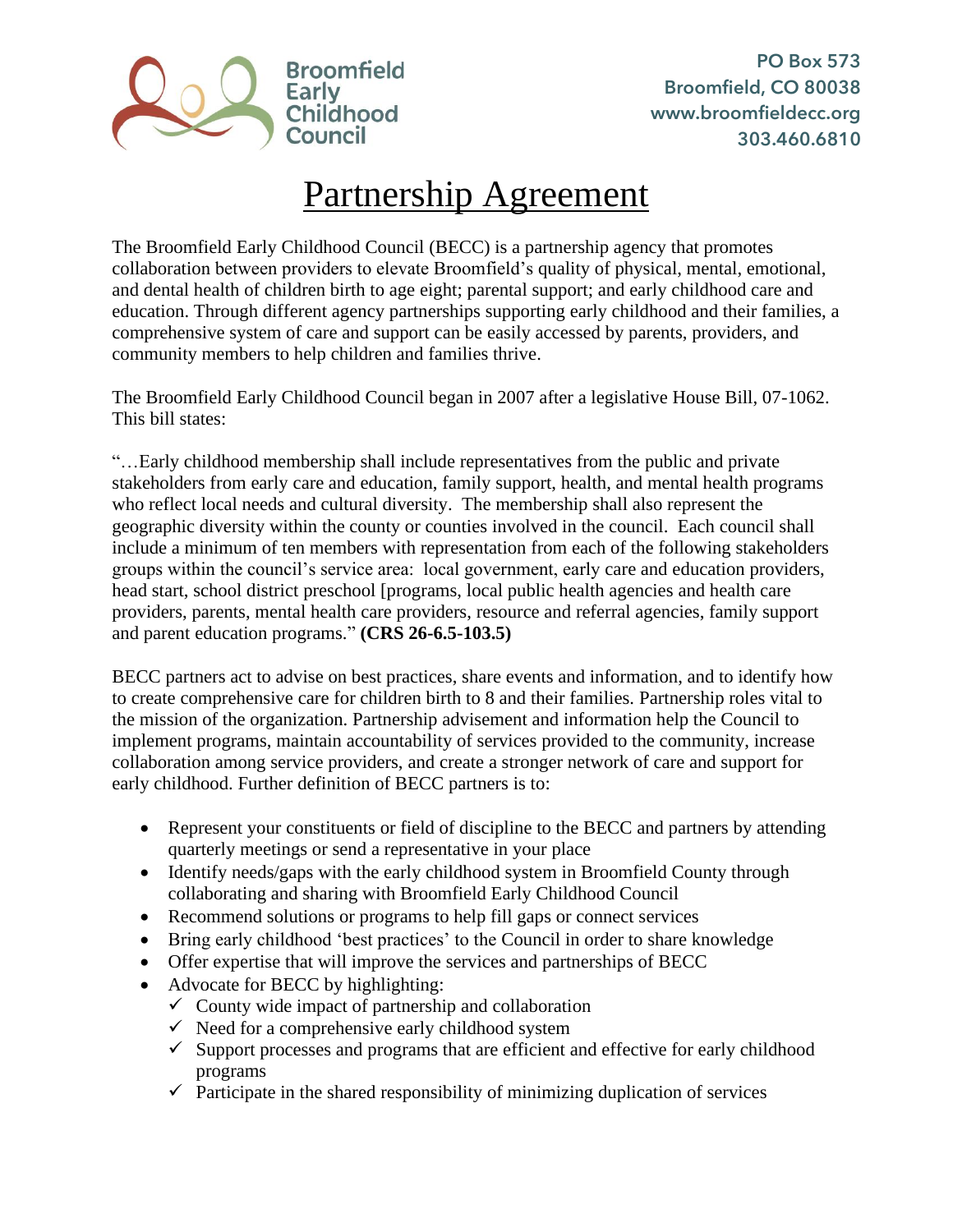

By signing this partnership agreement, you and your agency agree to participate as an official partner of the BECC for the year. This agreement and our partnership will be re-evaluated after that time.

I/We, \_\_\_\_\_\_\_\_\_\_\_\_\_\_\_\_\_\_\_\_\_\_\_\_\_\_\_\_\_\_ represent \_\_\_\_\_\_\_\_\_\_\_\_\_\_\_\_\_\_\_\_\_\_\_\_\_\_\_\_\_\_\_\_\_\_ (agency or individual) and sign this agreement to be an official partner of the Broomfield Early Childhood Council effective on \_\_\_\_\_\_\_\_\_\_\_\_\_\_\_\_\_\_\_\_\_\_\_\_\_\_\_\_\_\_, 20\_\_\_\_\_\_.

Individual or agency represent the following field in early childhood or in community impact (select a minimum of one):

- $\Box$  Early care and education professional
- $\Box$  Community service program
- $\Box$  Member of the business community
- $\Box$  Member of the faith community
- $\Box$  Health profession / Health services
- $\Box$  Mental/behavioral health profession or service
- Government
- □ School district
- $\Box$  Children with special needs
- $\Box$  Family support individual or organization
- $\Box$  Parent individual or organization
- Resource & Referral
- Other: